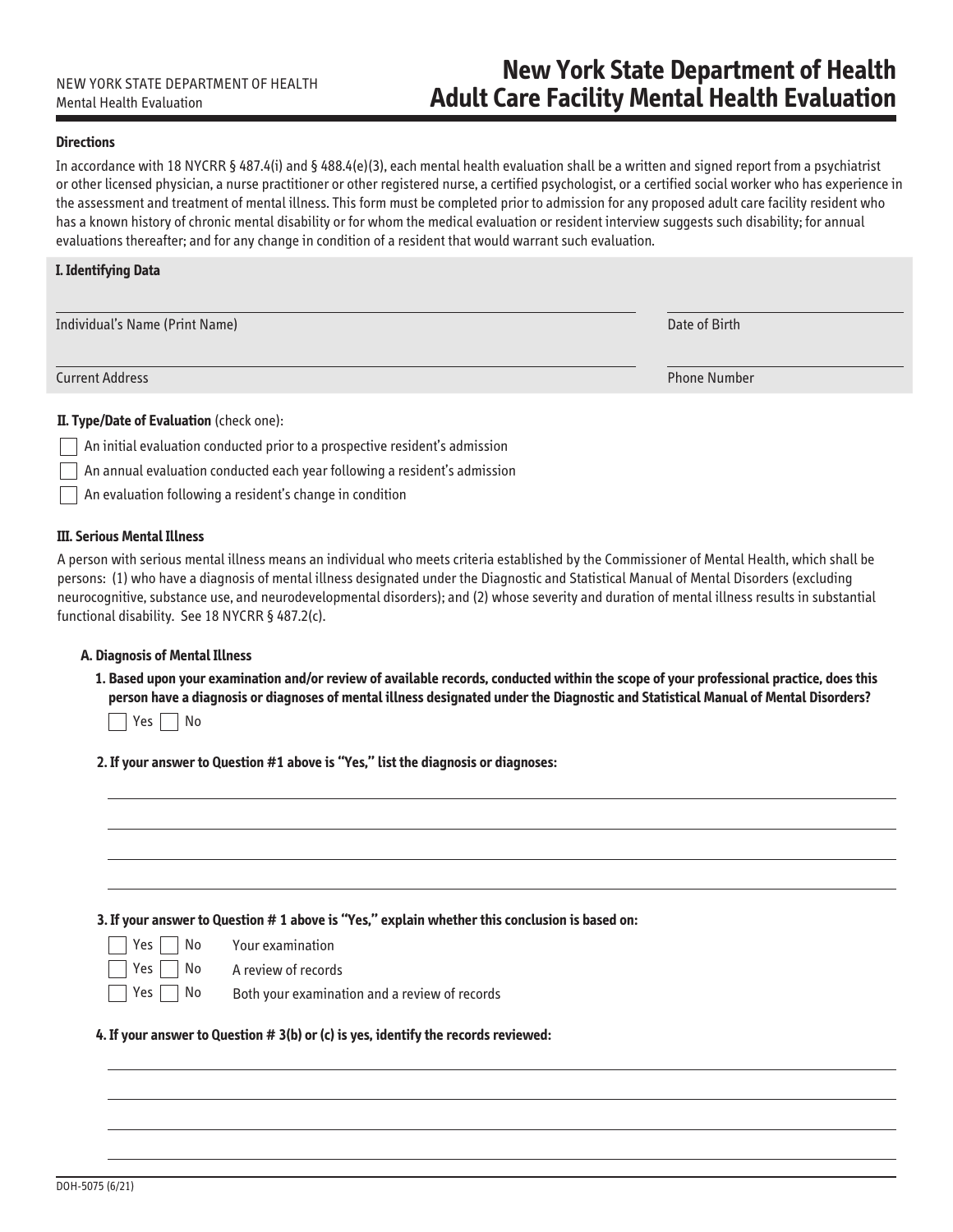**B. Substantial Functional Disability** 

| 1. Does the individual meet ALL THREE of the following?    |                                                                                                                                                                                                                                                                                                                                                                                                                |
|------------------------------------------------------------|----------------------------------------------------------------------------------------------------------------------------------------------------------------------------------------------------------------------------------------------------------------------------------------------------------------------------------------------------------------------------------------------------------------|
| No<br>Yes                                                  | Unknown • The individual is less than 65 years old; and                                                                                                                                                                                                                                                                                                                                                        |
| No<br>Yes                                                  | Unknown . The individual is a recipient of Supplemental Security Income (SSI) or Social Security Disability<br>Insurance (SSDI)                                                                                                                                                                                                                                                                                |
|                                                            | **If yes, is the SSI or SSDI due to mental illness (excluding neurocognitive, substance use,<br>and neurodevelopmental disorders); and<br>No Unknown<br>$Yes$                                                                                                                                                                                                                                                  |
| No<br>Yes                                                  | Unknown . During the year preceding the date of this report, the individual received one or more services from<br>a provider licensed by the New York State Office of Mental Health (OMH) under Article 31 of the<br>Mental Hygiene Law.                                                                                                                                                                       |
| 2. Does the individual meet BOTH of the following?         |                                                                                                                                                                                                                                                                                                                                                                                                                |
| No<br>Yes                                                  | Unknown • The individual is NOT a recipient of SSI; and                                                                                                                                                                                                                                                                                                                                                        |
|                                                            | • During the year preceding the date of this report, the individual received three or more months of<br>Health Home services, Assertive Community Treatment (ACT) services, or Personalized Recovery<br>Oriented Services (PROS) services.                                                                                                                                                                     |
| 3. Does the individual meet EITHER of the following?       |                                                                                                                                                                                                                                                                                                                                                                                                                |
| No<br>Yes                                                  | Unknown • During the three years preceding the date of this report, the individual had three or more psychiat-<br>ric inpatient admissions; or                                                                                                                                                                                                                                                                 |
|                                                            | • During the three years preceding the date of this report, the individual had more than 30 days of<br>psychiatric inpatient services (regardless of number of hospitalizations).                                                                                                                                                                                                                              |
| stay that lasted 60 days or more?                          | 4. During the year preceding the date of this report, was the individual discharged from an OMH Psychiatric Center after an inpatient                                                                                                                                                                                                                                                                          |
| Unknown<br>No<br>Yes                                       |                                                                                                                                                                                                                                                                                                                                                                                                                |
| <b>Treatment (AOT) order?</b><br>Unknown<br>No<br>Yes      | 5. At any point during the five years preceding the date of this report, did the individual have a current or expired Assisted Outpatient                                                                                                                                                                                                                                                                      |
|                                                            |                                                                                                                                                                                                                                                                                                                                                                                                                |
| of inpatient or outpatient behavioral health treatment?    | 6. During the five years preceding the date of this report, was the individual discharged from a correctional facility with a history                                                                                                                                                                                                                                                                          |
| Unknown<br>No<br>Yes                                       |                                                                                                                                                                                                                                                                                                                                                                                                                |
| with mental illness?                                       | 7. At any point during the three years preceding this report, was the individual a resident in OMH-funded housing for persons                                                                                                                                                                                                                                                                                  |
| No<br>Yes  <br>Unknown                                     |                                                                                                                                                                                                                                                                                                                                                                                                                |
| (check "No" below).                                        | 8. a. If you checked "Yes" to Question # 1, 2, 3, 4, 5, 6 or 7, then the individual should be considered to have a substantial functional<br>disability as a result of mental illness (check "Yes" below), unless there is some information obtained from your face-to-face<br>examination or your review of records that indicates the individual currently does not have a substantial functional disability |
| No<br>Yes                                                  |                                                                                                                                                                                                                                                                                                                                                                                                                |
| If you have checked no, explain the basis of your finding. |                                                                                                                                                                                                                                                                                                                                                                                                                |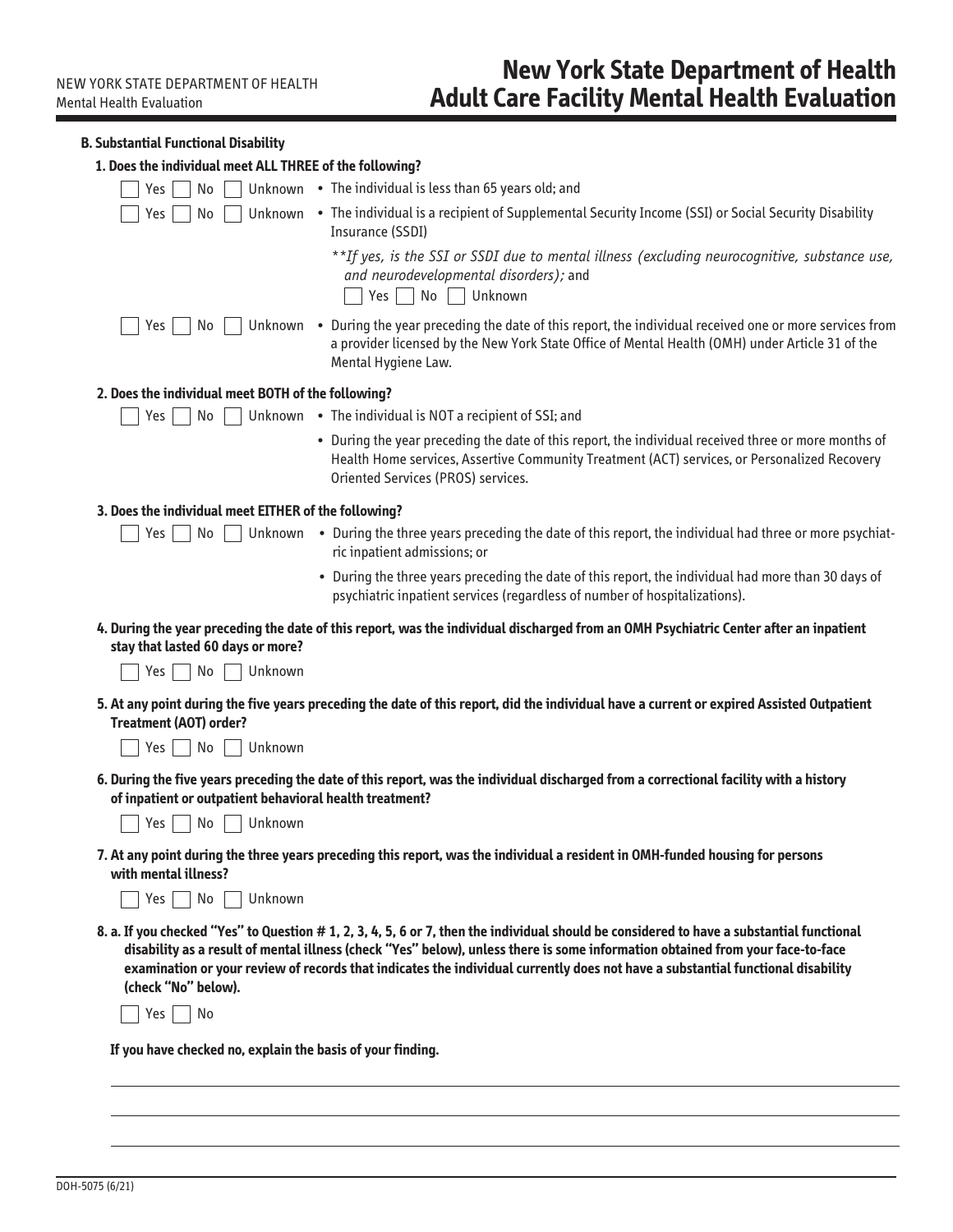| functional disability as a result of mental illness and explain the basis for this conclusion.                                                                       |
|----------------------------------------------------------------------------------------------------------------------------------------------------------------------|
| Yes     No                                                                                                                                                           |
| <b>Explain your finding:</b>                                                                                                                                         |
|                                                                                                                                                                      |
|                                                                                                                                                                      |
| IV. Current Psychiatric Status and Substance Use Disorder Treatment                                                                                                  |
| Is the individual currently hospitalized? $\Box$ Yes $\Box$ No                                                                                                       |
|                                                                                                                                                                      |
|                                                                                                                                                                      |
|                                                                                                                                                                      |
|                                                                                                                                                                      |
| V. Psychiatric, Substance Abuse and Treatment History                                                                                                                |
| Psychiatric Diagnosis: List primary diagnosis first followed by remaining disorders in order of focus and attention and treatment.                                   |
|                                                                                                                                                                      |
|                                                                                                                                                                      |
|                                                                                                                                                                      |
|                                                                                                                                                                      |
|                                                                                                                                                                      |
| Include onset of illness, in-patient and outpatient treatment, history of suicidal/homicidal behavior or ideation, violence, criminal activity<br>and substance use: |
|                                                                                                                                                                      |
|                                                                                                                                                                      |
| <b>VI. Mental Status Exam</b>                                                                                                                                        |
|                                                                                                                                                                      |
| Describe the individual in terms of the following characteristics:                                                                                                   |
|                                                                                                                                                                      |
|                                                                                                                                                                      |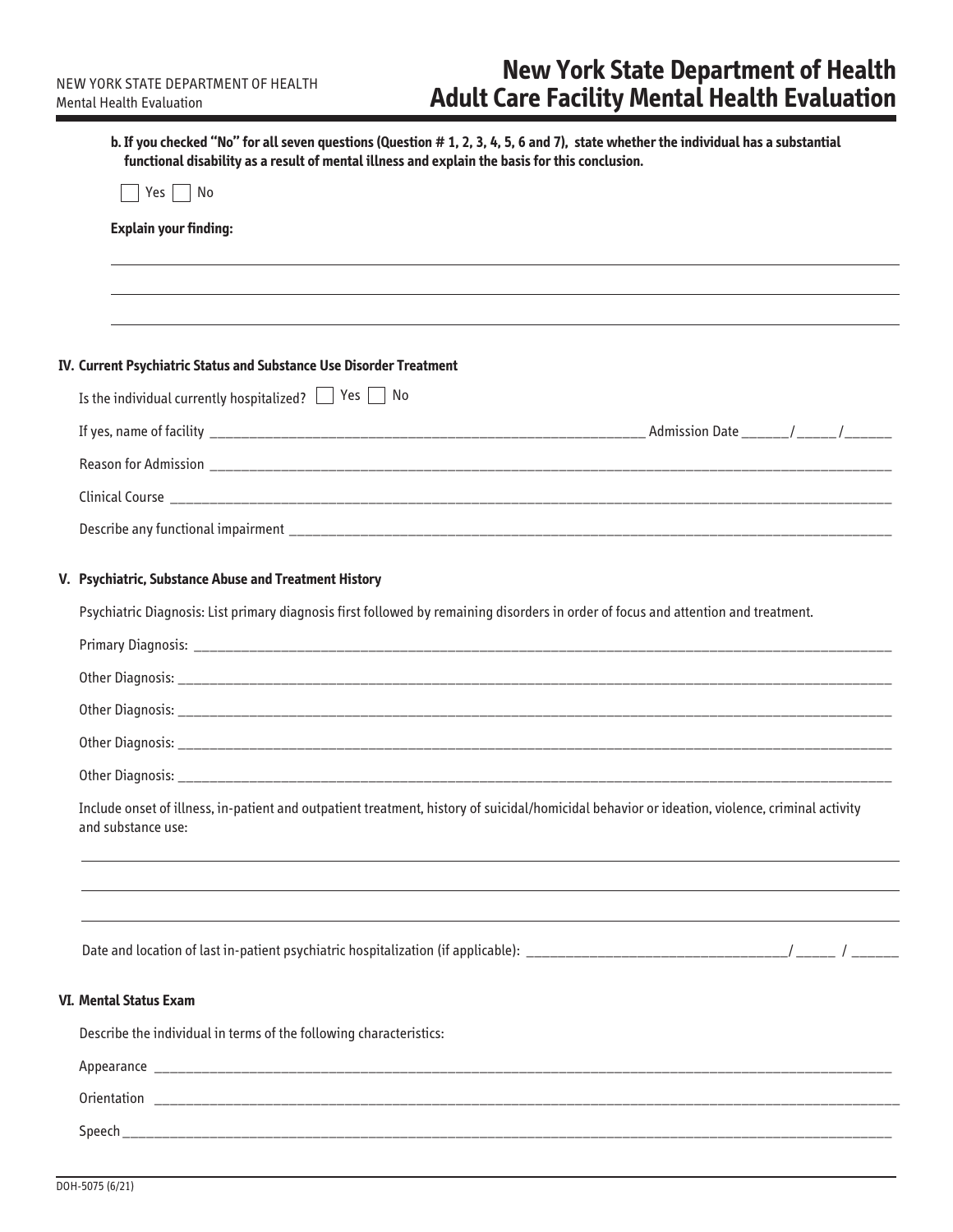### **VI. Mental Status Exam** (continued)

| <b>VII. Summary of Current Medication Regimen and Adherence</b>                                                                           |
|-------------------------------------------------------------------------------------------------------------------------------------------|
| 1. Describe current treatment plan and medication, including the individual's current adherence to medication, based on records reviewed: |
|                                                                                                                                           |
|                                                                                                                                           |
| 2. Describe the frequency of treatment sessions such as therapy or counseling:                                                            |

### **VIII. Determination** (check one):

The individual's mental health needs can be adequately met in an Adult Care Facility and the individual does not evidence need for placement in a residential treatment facility licensed or operated pursuant to Article 19, 23, 29, or 31 of the Mental Hygiene Law.

The individual is mentally unsuited for an adult care facility due to the following:

### **IX. Attestation by Practitioner**

I, the undersigned, attest to the fact that I have conducted a face-to-face examination of the above mentioned individual on \_\_\_\_/\_\_\_\_/\_\_\_\_ (enter date of face-to-face examination) and that such face-to-face examination, if conducted for an annual evaluation or due to a change in condition, was conducted no more than 30 days prior to the date of this report, which is set forth below. I further attest that the contents of this report are true and accurate to the best of my knowledge.

Practitioner's Name (printed):

Practitioner's Signature: